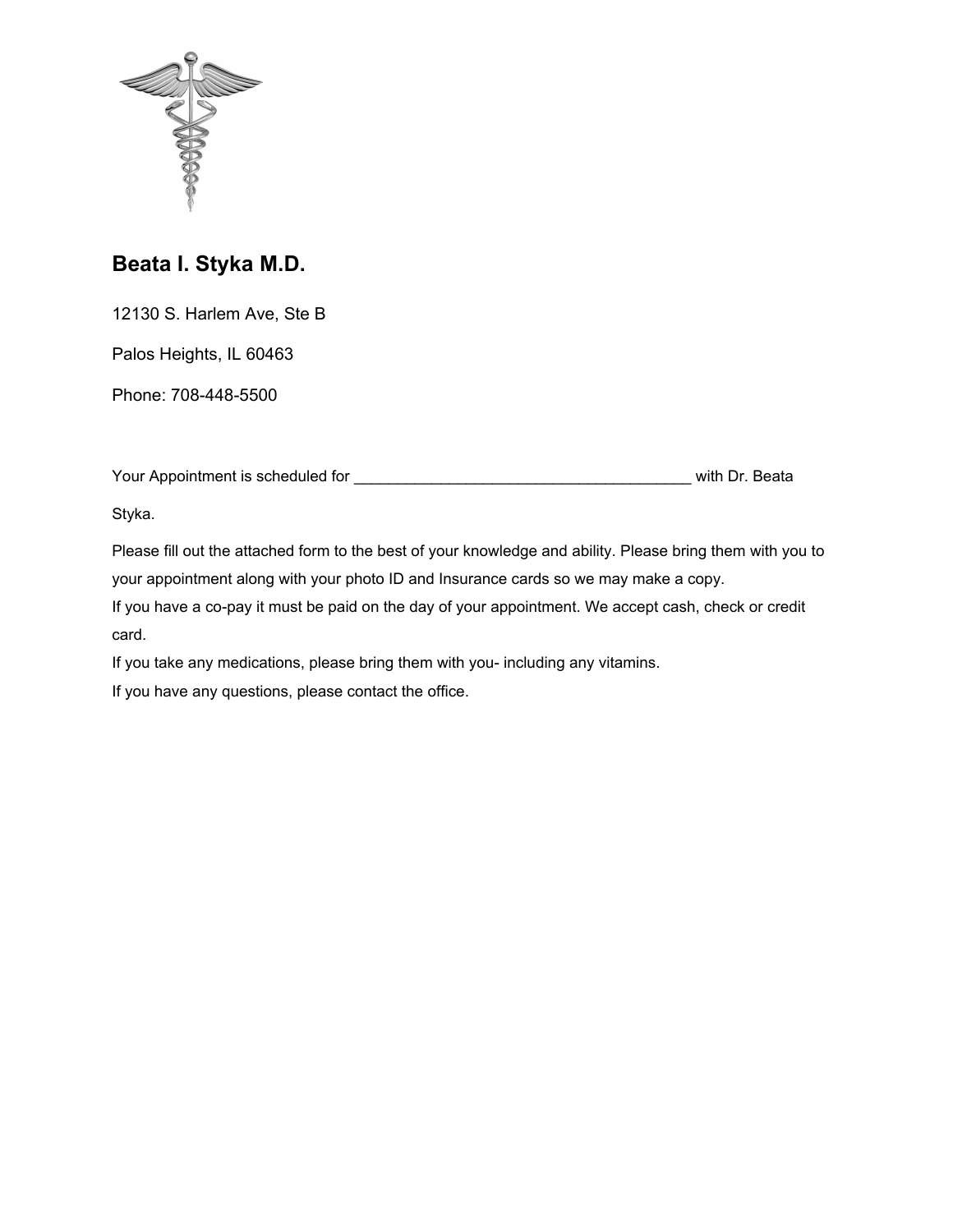

| Sex: Male Female                                                                                                          |                         |
|---------------------------------------------------------------------------------------------------------------------------|-------------------------|
|                                                                                                                           |                         |
|                                                                                                                           |                         |
|                                                                                                                           |                         |
|                                                                                                                           |                         |
|                                                                                                                           |                         |
|                                                                                                                           |                         |
| Ethnicity:<br>Hispanic Not Hispanic or Latino Decline to Answer                                                           |                         |
| African American/Black American Indian or Alaskan<br>Race:                                                                | Multi-Racial            |
| Caucasian/White<br>Other<br>Asian                                                                                         | Decline to Answer       |
|                                                                                                                           |                         |
|                                                                                                                           |                         |
|                                                                                                                           |                         |
|                                                                                                                           |                         |
| Insurance Provided Through: Current Employment COBRA Retirement                                                           | Other                   |
| Do you have a living will?<br><b>YES</b><br><b>NO</b><br>$\bullet$                                                        |                         |
| Do you have a Durable Power of Attorney for Healthcare?<br>$\bullet$<br>Do you have an order to DO NOT RESUSCITATE (DNR)? | <b>YES</b><br><b>NO</b> |
| $\bullet$<br>(Please provide us with copies if you have answered yes)                                                     | <b>YES</b><br><b>NO</b> |

**Beata I. Styka M.D 12130 S. Harlem Ave, Ste. B Palos Heights, IL 60463 (708) 448-5500**

● Please provide dates and location of immunizations in the last 5 years:

I authorize the release of any information concerning my health care, advice, and treatment provided for the purpose of evaluating and administering claims for insurance benefits. I also hereby authorize payment of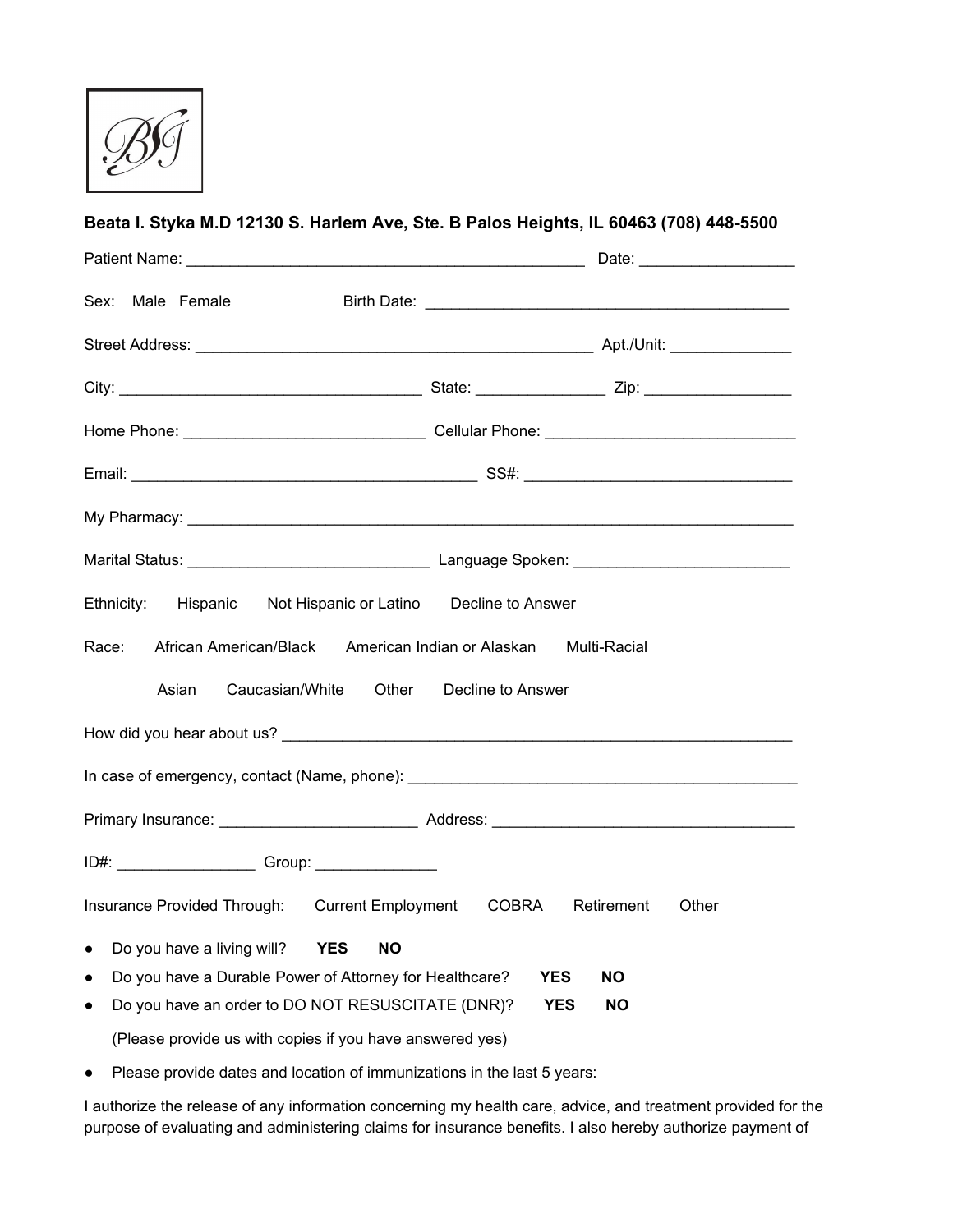insurance benefits otherwise payable to me directly to Dr. Styka, realizing I am responsible to pay any non-covered service.

|                                                                                                                                                                                                            | Beata I. Styka M.D 12130 S. Harlem Ave, Ste. B Palos Heights, IL 60463 (708) 448-5500                                                                                                                                                                                 |
|------------------------------------------------------------------------------------------------------------------------------------------------------------------------------------------------------------|-----------------------------------------------------------------------------------------------------------------------------------------------------------------------------------------------------------------------------------------------------------------------|
|                                                                                                                                                                                                            |                                                                                                                                                                                                                                                                       |
| Completed by office personnel only - Medical record #                                                                                                                                                      |                                                                                                                                                                                                                                                                       |
|                                                                                                                                                                                                            |                                                                                                                                                                                                                                                                       |
|                                                                                                                                                                                                            |                                                                                                                                                                                                                                                                       |
| Styka M.D 12130 S. Harlem Ave, Ste. B Palos Heights, IL 60463 (708) 448-5500                                                                                                                               | I hereby authorize the protected health information regarding the above-named person to be exchanged to: Beatal.                                                                                                                                                      |
| I authorize the release of information pertaining to the following time periods:                                                                                                                           |                                                                                                                                                                                                                                                                       |
| From date(s): To date(s): To date(s):                                                                                                                                                                      |                                                                                                                                                                                                                                                                       |
| The following types of information to be disclosed are as follows:                                                                                                                                         |                                                                                                                                                                                                                                                                       |
| History and physical examinations                                                                                                                                                                          | __ Abstract (documents summarizing history)                                                                                                                                                                                                                           |
| Consultation reports                                                                                                                                                                                       | Diagnostic reports (labs, x-ray, etc.)                                                                                                                                                                                                                                |
| Progress notes                                                                                                                                                                                             | X-ray films                                                                                                                                                                                                                                                           |
| ___ Operative reports                                                                                                                                                                                      |                                                                                                                                                                                                                                                                       |
|                                                                                                                                                                                                            | The following high CONFIDENTIAL items MUST be checked off to be included in disclosures:                                                                                                                                                                              |
| HIV/AIDS related health information/records<br>Behavioral or mental health information/records<br>__ Drug/alcohol diagnosis, treatment, referral information<br>Genetic testing information and/or records | The release of information, direct or indirect payment to Beata I. Styka, MD from a third party:                                                                                                                                                                      |
|                                                                                                                                                                                                            |                                                                                                                                                                                                                                                                       |
| signature on this Authorization form.                                                                                                                                                                      | The authorization expires (day/month/year): If not specified, this release will expire one year after the date of                                                                                                                                                     |
| except as provided by law.                                                                                                                                                                                 | I understand that I have the right to inspect and copy the information I have authorized to be disclosed by this authorization.<br>In the event I refuse to authorize the release of the above-described information, I understand that it will not be disclosed,     |
|                                                                                                                                                                                                            | I understand that the practice may not condition treatment on whether I sign this authorization, except when the provision of<br>health care is solely for the purpose of creating protected health information for disclosure to a third party.                      |
|                                                                                                                                                                                                            | I understand that information used or disclosed pursuant to this authorization may be subject to disclosure by the recipient<br>and may no longer be protected by law. I understand that this authorization is valid until it expires, unless revoked before that.    |
|                                                                                                                                                                                                            | I understand that I may revoke this authorization at any time by giving written notice to the physician of my desire to do so. I<br>also understand that I will not be able to revoke this authorization in cases where the physician has already relied on it to use |

Palos Heights, IL. **I have read and understand the terms of this Authorization and I have had the opportunity to ask questions about the use and disclosure of my health information. By my signature, I knowingly and voluntarily authorize beata I. Styka, M.D. to use or disclose my health information in the manner described above.**

or disclosure of my health information. Written revocation must be sent to the physician's office: 12130 S. Harlem Ave, Ste. B

Printed name of patient or legal guardian, or authorized agent: \_\_\_\_\_\_\_\_\_\_\_\_\_\_\_\_\_\_\_\_\_\_\_\_\_\_\_\_\_\_\_\_\_\_\_\_\_\_\_\_\_\_\_\_\_\_\_\_\_\_

Signature of patient or legal guardian, or authorized agent: \_\_\_\_\_\_\_\_\_\_\_\_\_\_\_\_\_\_\_\_\_\_\_\_\_\_\_\_\_\_\_\_\_\_\_\_\_\_\_\_\_\_\_\_\_\_\_\_\_\_\_\_\_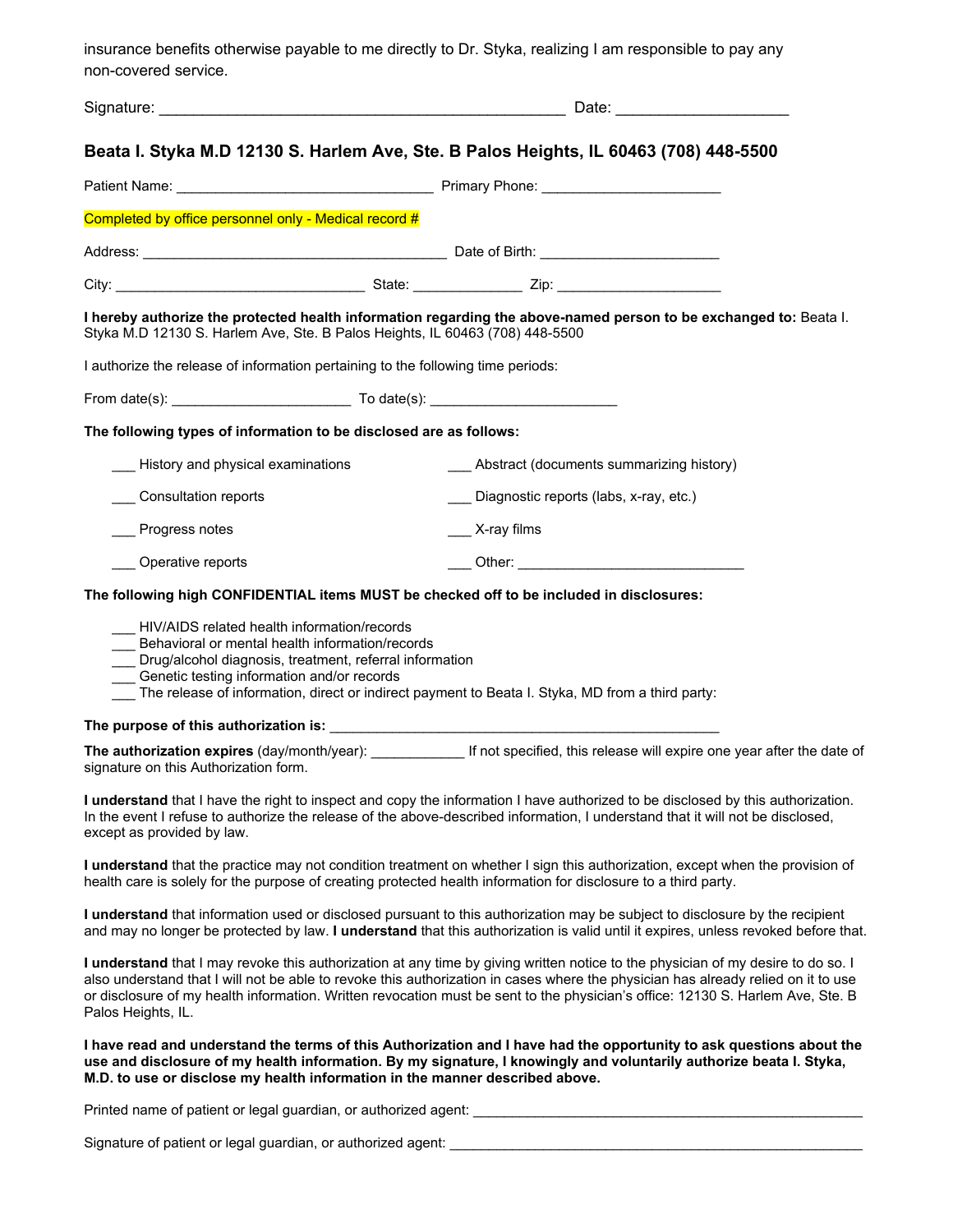### **Beata I. Styka M.D 12130 S. Harlem Ave, Ste. B Palos Heights, IL 60463 (708) 448-5500**

#### **Patient Record of Disclosures**

In general, the HIPAA privacy rule gives individuals the right to request a restriction on uses and disclosures of health information (PHI). The individual is also provided the right to request confidential communications or that a communication of PHI be made by alternative means, such as sending correspondence to the Individual's office instead of the individual's home.

#### **I wish to be contacted in the following manner (check all that apply):**

- ❏ Home Telephone \_\_\_\_\_\_\_\_\_\_\_\_\_\_\_\_\_\_\_\_\_\_\_\_\_\_\_\_\_\_\_\_\_\_\_\_\_\_\_
- ❏ OK to leave messages with detailed information
- ❏ Leave messages with call-back number only
- ❏ Cellular Telephone \_\_\_\_\_\_\_\_\_\_\_\_\_\_\_\_\_\_\_\_\_\_\_\_\_\_\_\_\_\_\_\_\_\_\_\_\_\_
- ❏ OK to leave messages with detailed information
- ❏ Leave messages with call-back number only

#### **Release of Medical Information**

Please list any person(s) with whom we may discuss your medical information or appointments.

| Relationship | <b>Medical Information</b> | <b>Make, change or cancel appointments</b> |
|--------------|----------------------------|--------------------------------------------|
|              |                            |                                            |
|              |                            |                                            |
|              |                            |                                            |
|              |                            |                                            |
|              |                            |                                            |
|              |                            |                                            |

| Patient Signature: | Date:          |
|--------------------|----------------|
| Print Name:        | Date of Birth: |

#### **Patient Acknowledgement**

I have received the Notice of Privacy Practices, the HIPAA forms and the Patient Bill of Rights. I have been provided the opportunity to review these documents.

| Patient Signature: | Date: |
|--------------------|-------|
|                    |       |

Print Name: \_\_\_\_\_\_\_\_\_\_\_\_\_\_\_\_\_\_\_\_\_\_\_\_\_\_\_\_\_\_\_\_\_\_\_\_\_\_\_\_\_\_\_\_\_\_\_\_\_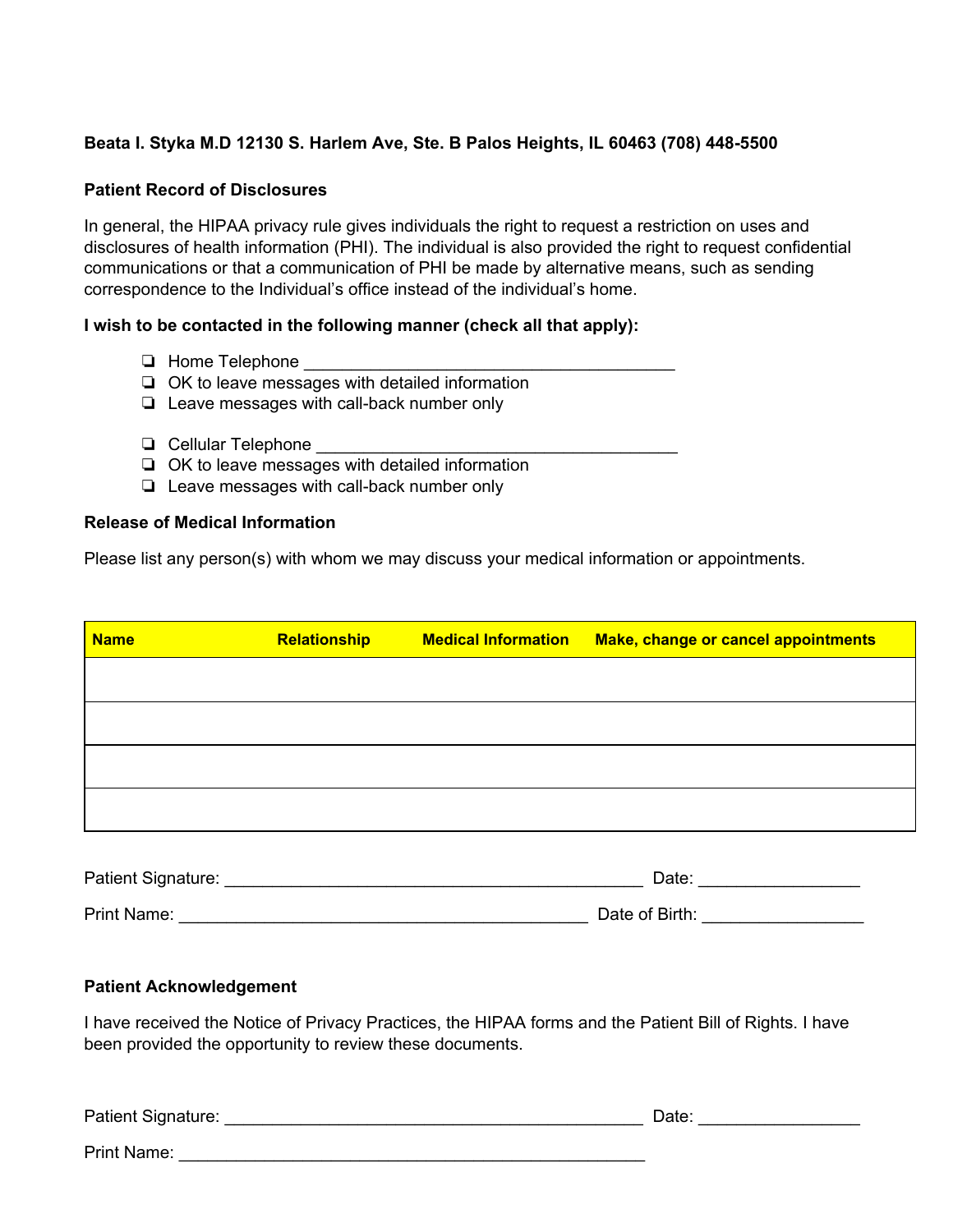# **Beata I. Styka M.D 12130 S. Harlem Ave, Ste. B Palos Heights, IL 60463 (708) 448-5500 HIPAA FORM**

I, **I**, **Example 20** is the consented and the set of the set of the set of the set of the set of the set of the set of the set of the set of the set of the set of the set of the set of the set of the set of the set of the to use or disclose for the purpose of carrying out treatment, payment, or health care operations, all information contained in the patient record of \_\_\_\_\_\_\_\_\_\_\_\_\_\_\_\_\_\_\_\_\_\_\_\_\_\_\_\_\_\_\_\_\_\_\_\_\_\_\_\_\_\_\_\_\_.

I acknowledge receipt of the physician's Notice of Privacy Practices. The Notice of Privacy Practices provides detailed information about how the practice may use and disclose my confidential information.

I understand that the physician has reserved a right to change her privacy practices that are described in the notice. I also understand that a copy of Revised Notice will be provided to me or made available upon request.

I understand that this consent is valid until it is revoked by me. I understand that I may revoke this consent at any time by giving written notice of my desire to do so to the physician. I understand that I will not be able to revoke this consent in cases where the physician has already relied on it to use or disclose my health information. Written revocation of consent must be sent to the physician's office.

| Patient Signature: | Date: |  |
|--------------------|-------|--|
|                    |       |  |

\_\_\_\_\_\_\_\_\_\_\_\_\_\_\_\_\_\_\_\_\_\_\_\_\_\_\_\_\_\_\_\_\_\_\_\_\_\_\_\_\_\_\_\_\_\_\_\_\_\_\_\_\_\_\_\_\_\_\_\_\_\_\_\_\_\_\_\_\_\_\_\_\_\_\_\_\_\_\_\_\_\_

Print name: \_\_\_\_\_\_\_\_\_\_\_\_\_\_\_\_\_\_\_\_\_\_\_\_\_\_\_\_\_\_\_\_\_\_\_\_\_\_\_\_\_\_\_\_\_

If you are not the patient, please specify your relationship to the patient: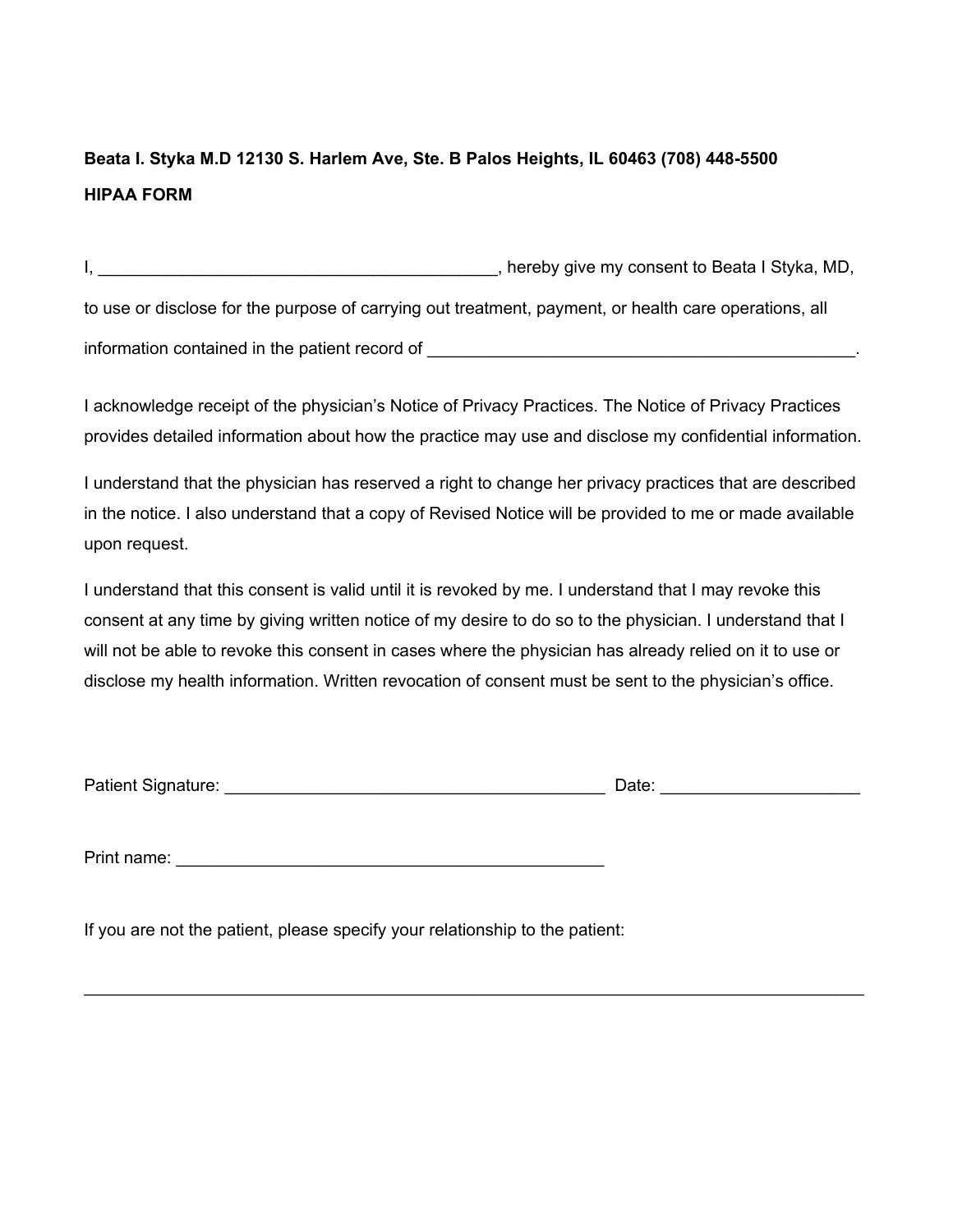## **Beata I. Styka M.D 12130 S. Harlem Ave, Ste. B Palos Heights, IL 60463 (708) 448-5500**

|                   |                                                                                |    |                                                                                             |        | Date: ______________________                                    |
|-------------------|--------------------------------------------------------------------------------|----|---------------------------------------------------------------------------------------------|--------|-----------------------------------------------------------------|
| Sex:              | Male Female                                                                    |    |                                                                                             |        |                                                                 |
|                   |                                                                                |    |                                                                                             |        |                                                                 |
|                   |                                                                                |    |                                                                                             |        |                                                                 |
|                   |                                                                                |    |                                                                                             |        |                                                                 |
|                   |                                                                                |    |                                                                                             |        |                                                                 |
|                   |                                                                                |    |                                                                                             |        |                                                                 |
|                   | Medical History (please check all that apply)                                  |    |                                                                                             |        |                                                                 |
|                   | Allergies                                                                      |    | $\Box$ Glaucoma                                                                             |        | □ Skin Disease                                                  |
| u.<br>⊔<br>❏<br>❏ | Anemia<br>Anxiety<br>Arthritis<br>Asthma                                       |    | □ Wear Glasses/Contacts<br><b>E</b> Hearing Problems<br>$\Box$ Dentures<br>□ Neck/Back Pain | ❏      | <u> 1989 - Johann Barbara, martin a</u><br><b>Heart Disease</b> |
| ப<br>u            | <b>Blood Disorder</b><br>Depression                                            |    | Thyroid Disease<br>$\Box$ Heartburn                                                         |        | <b>Q</b> Cancer                                                 |
| ப<br>❏            | <b>Panic Attacks</b><br><b>Sleeping Disorder</b><br>$\Box$ Problems with Anger |    | $\Box$ Emphysema<br>$\Box$ Tuberculosis<br>□ Chronic Bronchitis                             |        | □ Sexually Transmitted Disease                                  |
| ❏<br>u            | <b>Memory Loss</b><br><b>High Blood Pressure</b><br>Fatigue                    |    | $\Box$ Diverticulosis<br>□ Crohn's Disease<br><b>U</b> Ulcerative Colitis                   | $\Box$ | Other                                                           |
| ❏                 | <b>Eating Disorder</b>                                                         |    | Diarrhea/Constipation                                                                       |        |                                                                 |
|                   | <b>Drug/Alcohol Abuse</b>                                                      |    | <b>Liver Disease</b>                                                                        |        |                                                                 |
| ❏                 | <b>Stroke</b>                                                                  | O. | Gout                                                                                        |        |                                                                 |
| ❏                 | <b>Diabetes</b>                                                                |    | <b>Q</b> Acne                                                                               |        |                                                                 |
| u                 | Seizure Disorder                                                               |    |                                                                                             |        |                                                                 |
|                   | Surgeries/Hospitalizations<br>❏                                                |    |                                                                                             |        |                                                                 |

\_\_\_\_\_\_\_\_\_\_\_\_\_\_\_\_\_\_\_\_\_\_\_\_\_\_\_\_\_\_\_\_\_\_\_\_\_\_\_\_\_\_\_\_\_\_\_\_\_\_\_\_\_\_\_\_\_\_\_\_\_\_\_\_\_\_\_\_\_\_\_\_\_\_\_\_\_\_\_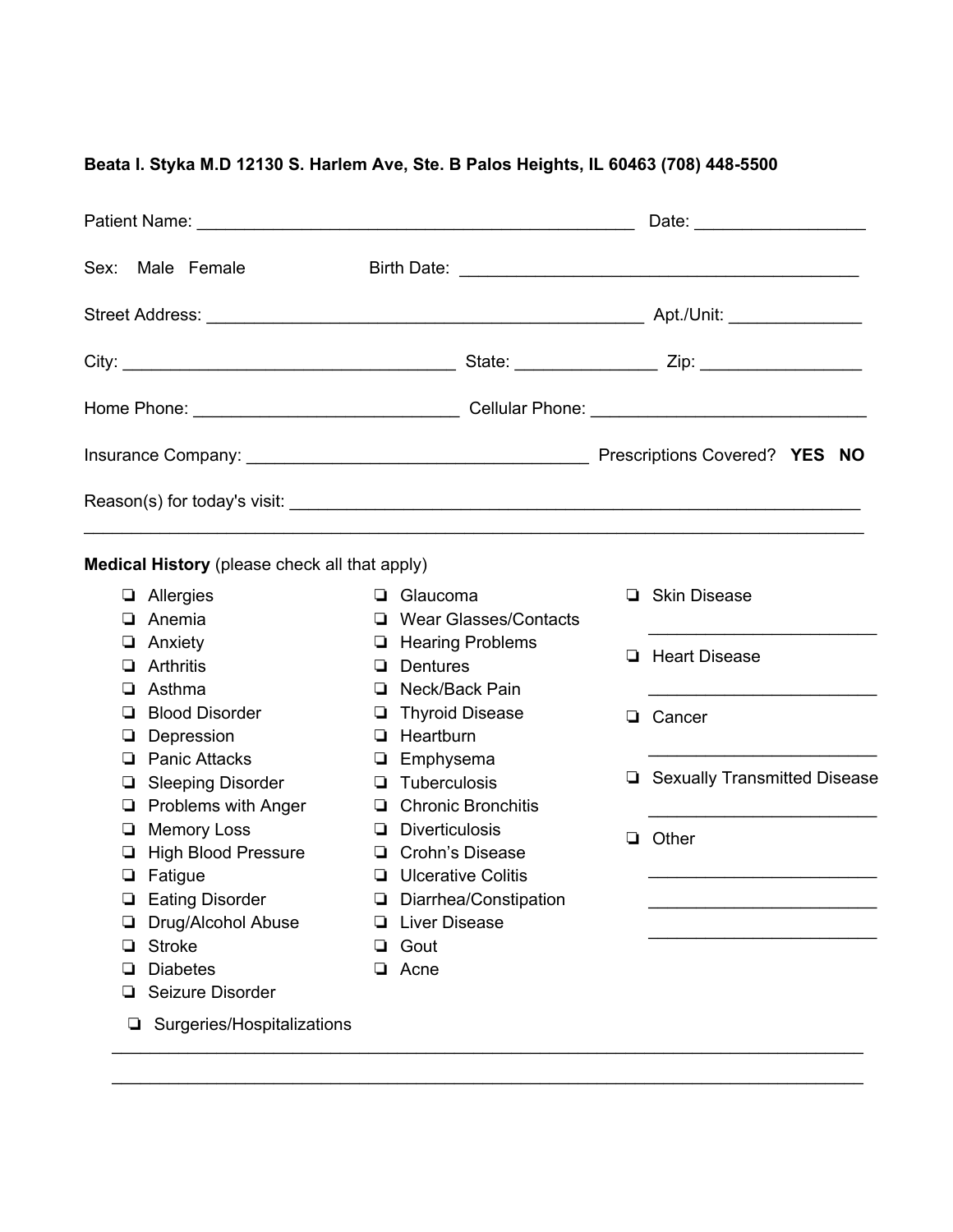| <b>PATIENT HISTORY &amp; PHYSICAL   Social History (please check all that apply)</b>                                                                                                                                                                                                                                                                                                                                                                                                                                                                                                                                                                                                                                                                                                                                                                                                         |                                                                                                                                                                                                                                  |                  |                                                                                    |
|----------------------------------------------------------------------------------------------------------------------------------------------------------------------------------------------------------------------------------------------------------------------------------------------------------------------------------------------------------------------------------------------------------------------------------------------------------------------------------------------------------------------------------------------------------------------------------------------------------------------------------------------------------------------------------------------------------------------------------------------------------------------------------------------------------------------------------------------------------------------------------------------|----------------------------------------------------------------------------------------------------------------------------------------------------------------------------------------------------------------------------------|------------------|------------------------------------------------------------------------------------|
| <b>Marital Status</b><br><b>Q</b> Married                                                                                                                                                                                                                                                                                                                                                                                                                                                                                                                                                                                                                                                                                                                                                                                                                                                    | □ Separated<br>$\Box$ Single                                                                                                                                                                                                     | <b>u</b> Widowed | Divorced<br>□                                                                      |
| Highest Education Level: _________________________________ Occupation: ____________________________                                                                                                                                                                                                                                                                                                                                                                                                                                                                                                                                                                                                                                                                                                                                                                                          |                                                                                                                                                                                                                                  |                  |                                                                                    |
|                                                                                                                                                                                                                                                                                                                                                                                                                                                                                                                                                                                                                                                                                                                                                                                                                                                                                              |                                                                                                                                                                                                                                  |                  |                                                                                    |
| Alcohol<br>❏                                                                                                                                                                                                                                                                                                                                                                                                                                                                                                                                                                                                                                                                                                                                                                                                                                                                                 |                                                                                                                                                                                                                                  |                  |                                                                                    |
|                                                                                                                                                                                                                                                                                                                                                                                                                                                                                                                                                                                                                                                                                                                                                                                                                                                                                              |                                                                                                                                                                                                                                  |                  |                                                                                    |
| Caffeine<br><b>Q</b> Coffee<br>❏                                                                                                                                                                                                                                                                                                                                                                                                                                                                                                                                                                                                                                                                                                                                                                                                                                                             |                                                                                                                                                                                                                                  |                  |                                                                                    |
| Currently Sexually Active? ()YES () NO () Multiple Sexual Partners Number: ______                                                                                                                                                                                                                                                                                                                                                                                                                                                                                                                                                                                                                                                                                                                                                                                                            |                                                                                                                                                                                                                                  |                  |                                                                                    |
| Family History (please check all that apply and use the key below to describe who in your family has/had disease)<br>S=Brother/Sister<br>M=Mother<br>F=Father<br>Who in Family<br><b>Disease</b><br>() Arthritis<br><u>experience</u> and the control of the control of<br>() Asthma/Allergies<br><u> 1989 - Johann John Stein, fransk politik (</u><br>() Birth Defects/Inherited Disease<br>() Blood Disorders<br>() Bowel Problems<br>the control of the control of the control of<br>() Cancer<br><u> 1989 - Johann Stein, fransk politik forhold og det ble større og det ble større og det ble større og det ble </u><br>() Diabetes<br>() Epilepsy/Seizures<br><u> 1980 - Johann Barbara, martin d</u><br>() Glaucoma<br><u> Listen de la componenta</u><br>() Gout<br><u> 1980 - Johann Stein, fransk politik fotograf (</u><br>() Headaches/Migraines<br><b>Current Medications</b> | GF=Grandfather<br><b>Disease</b><br>() High blood Pressure<br>() Kidney Disease<br>() Lung Disease<br>() Mental Illness<br>() Skin Disease<br>() Stroke<br>() Thyroid Disease<br>() Tuberculosis<br>() Ulcers<br>$() Other$ $()$ | GM=Grandmother   | D/S =Son/Daughter<br>Who in Family<br>the control of the control of the control of |
| <b>Medication Name</b>                                                                                                                                                                                                                                                                                                                                                                                                                                                                                                                                                                                                                                                                                                                                                                                                                                                                       | Dose and Times per Day                                                                                                                                                                                                           |                  |                                                                                    |
|                                                                                                                                                                                                                                                                                                                                                                                                                                                                                                                                                                                                                                                                                                                                                                                                                                                                                              |                                                                                                                                                                                                                                  |                  |                                                                                    |

| <b>Medication Name</b> | <b>Reaction or Side Effect</b> |
|------------------------|--------------------------------|
|                        |                                |
|                        |                                |

**Immunizations: ( )** Measles **( )** Rubella **( )** Pertussis **( )** Polio **( )** Chicken Pox **( )** Flu **( )** Mumps **( )** Diphtheria **( )** Tetanus **( )** Hepatitis **( )** Pneumonia **( )** Tdap **( )** Shingles **( )** PCV13 **( )** PPSV23 **( )** Other: \_\_\_\_\_\_\_\_\_\_\_\_\_\_\_\_\_\_\_\_\_\_\_\_\_\_\_\_\_\_\_\_\_